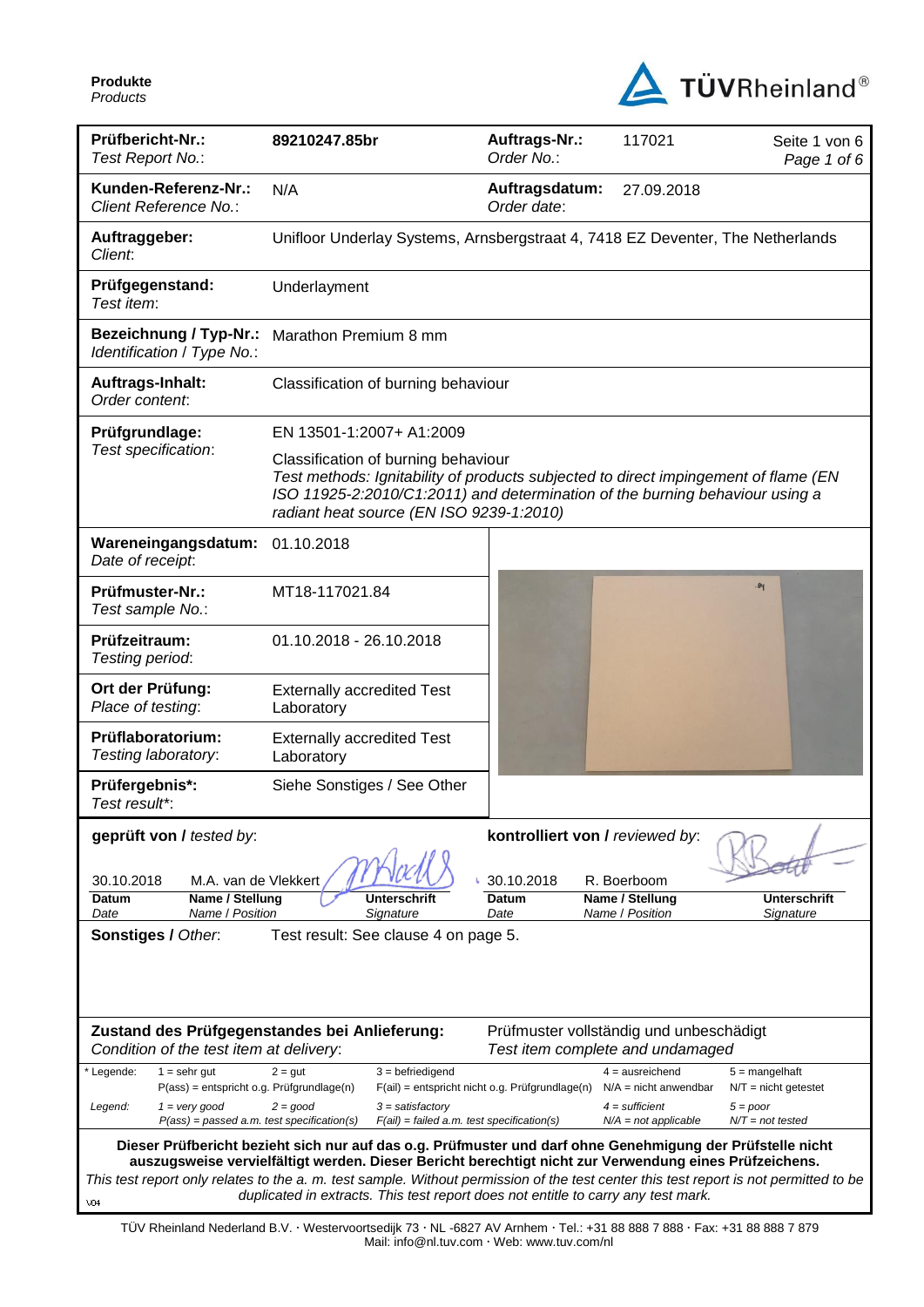

### **Prüfbericht-Nr.: 89210247.85br** *Test Report No.*:

Seite 2 von 6 *Page 2 of 6*

# **Liste der verwendeten Prüfmittel** *List of used test equipment*

| Prüfmittel<br>Test equipment       | Prüfmittel-Nr. / ID-Nr.<br>Equipment No. / ID-No.       | Nächste Kalibrierung<br>Next calibration |  |
|------------------------------------|---------------------------------------------------------|------------------------------------------|--|
| <b>Flooring Radiant Panel</b>      | Test equipment of external Laboratories are not listed. |                                          |  |
| Anemometer                         | Test equipment of external Laboratories are not listed. |                                          |  |
| <b>Scales</b>                      | A00769                                                  | 14.09.2019                               |  |
| Thickness gauge                    | A00904                                                  | 17.01.2020                               |  |
| Metal ruler 1                      | A01759                                                  | 12.12.2019                               |  |
| Metal ruler 2                      | A01558                                                  | 12.01.2019                               |  |
| Metal ruler 3                      | A01567                                                  | 20.09.2019                               |  |
| Vertical ignitability test cabinet | A01576                                                  | $\blacksquare$                           |  |
| Stopwatch                          | A01699                                                  | 11.12.2020                               |  |
| Metal reference plate              | A00813                                                  | 12.12.2019                               |  |
|                                    |                                                         |                                          |  |
|                                    |                                                         |                                          |  |
|                                    |                                                         |                                          |  |
|                                    |                                                         |                                          |  |
|                                    |                                                         |                                          |  |
|                                    |                                                         |                                          |  |
|                                    |                                                         |                                          |  |
|                                    |                                                         |                                          |  |
|                                    |                                                         |                                          |  |
|                                    |                                                         |                                          |  |
|                                    |                                                         |                                          |  |
|                                    |                                                         |                                          |  |
|                                    |                                                         |                                          |  |
|                                    |                                                         |                                          |  |
|                                    |                                                         |                                          |  |
|                                    |                                                         |                                          |  |
|                                    |                                                         |                                          |  |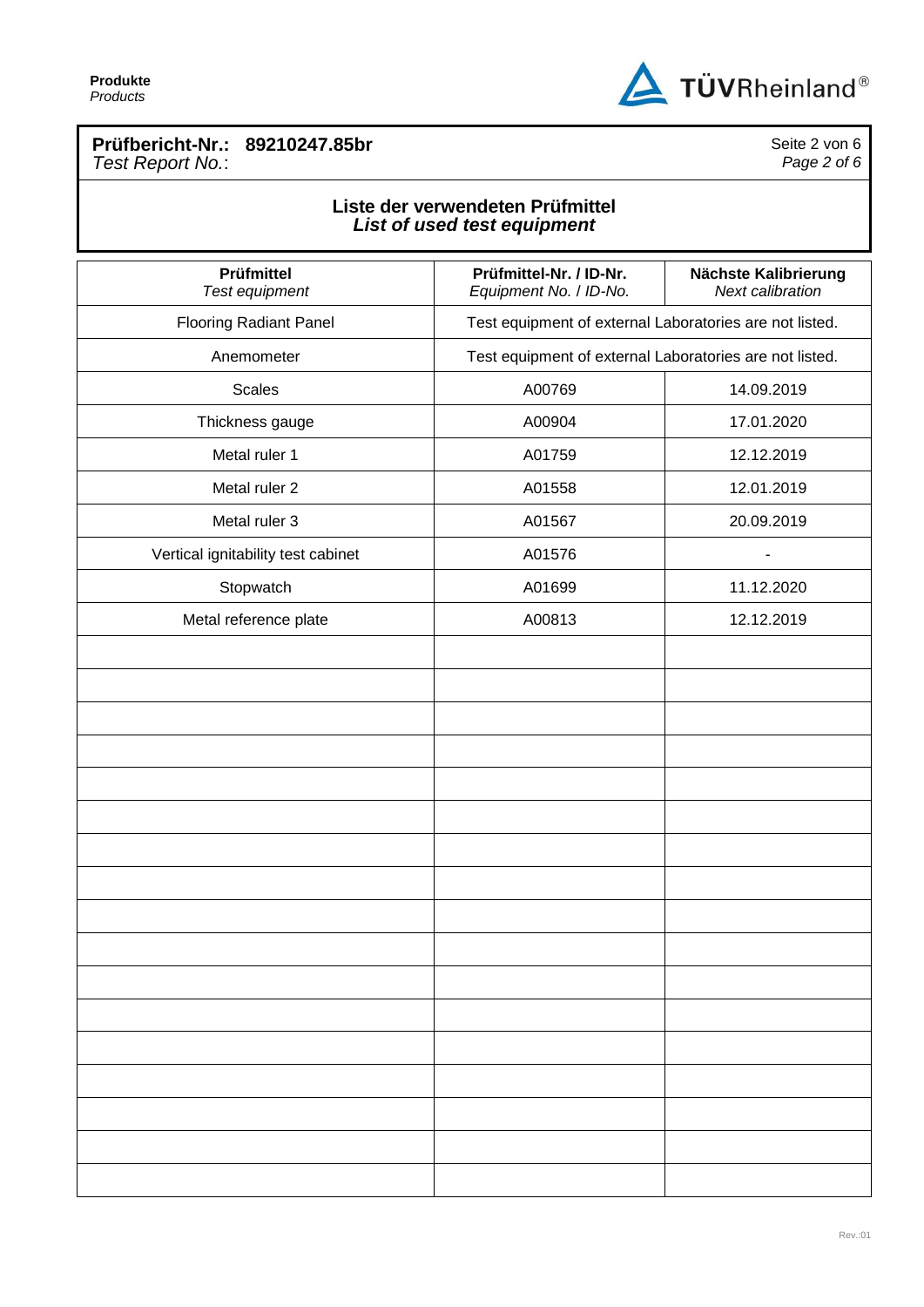

# **Prüfbericht-Nr.: 89210247.85br** *Test Report No.*:

Seite 3 von 6 *Page 3 of 6*

#### **Produktbeschreibung** *Product description*

| Product identity                         | Marathon Premium 8 mm* | Total thickness (mm)                     | $8^{\star}$ |
|------------------------------------------|------------------------|------------------------------------------|-------------|
| * applicants declaration                 |                        |                                          |             |
| Figure 1, Picture of the received sample |                        | Figure 2, Picture of the received sample |             |
|                                          | .84                    |                                          |             |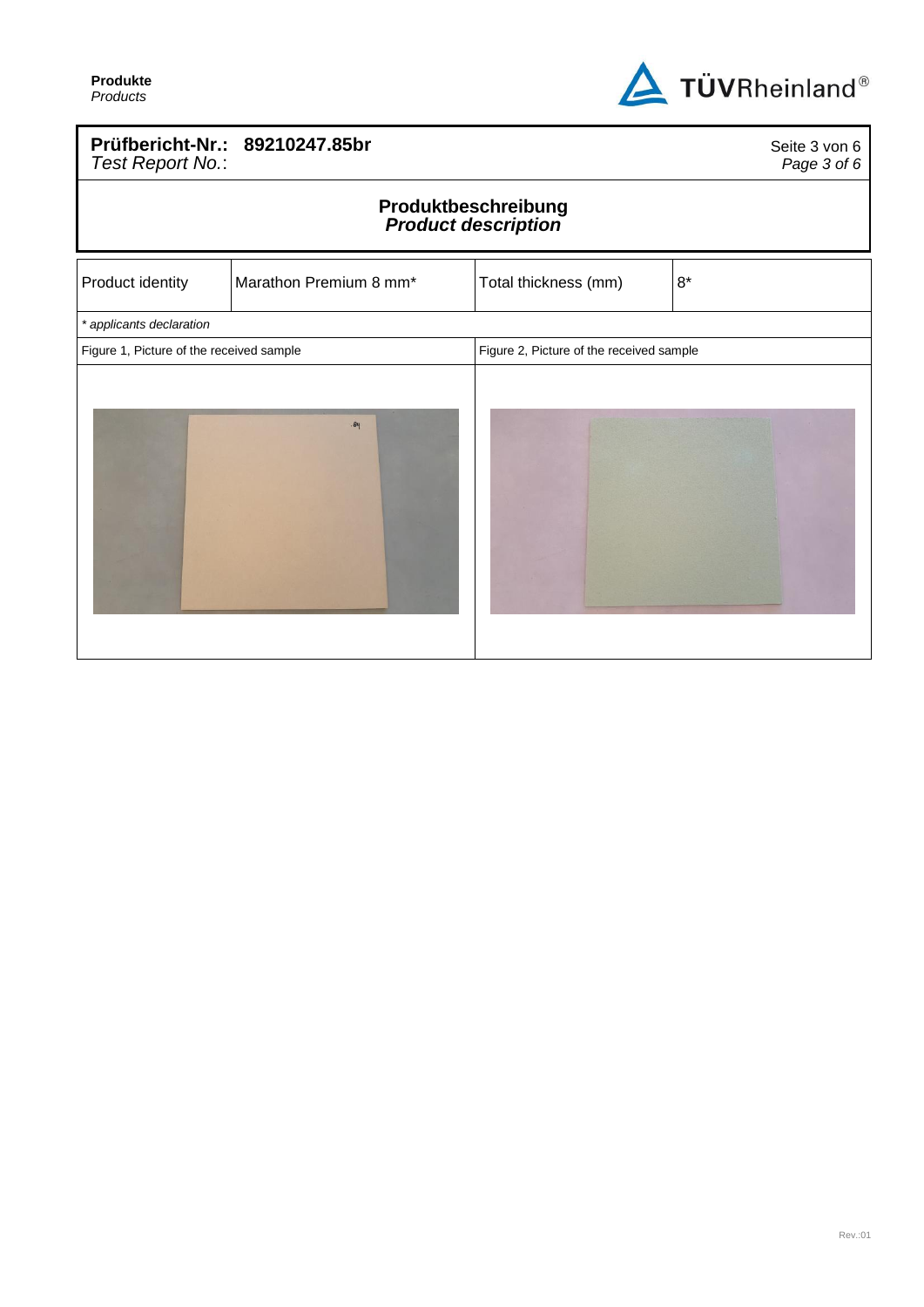

|                                    | Prüfbericht-Nr.: 89210247.85br<br>Test Report No.:                                                                                                                                                                                                                              |                                                                                                                        |                                               | Seite 4 von 6<br>Page 4 of 6 |
|------------------------------------|---------------------------------------------------------------------------------------------------------------------------------------------------------------------------------------------------------------------------------------------------------------------------------|------------------------------------------------------------------------------------------------------------------------|-----------------------------------------------|------------------------------|
| Absatz                             | EN 13501-1:2007+ A1:2009                                                                                                                                                                                                                                                        | Messergebnisse - Bemerkungen<br>Bewertung                                                                              |                                               |                              |
| Clause                             | Anforderungen - Prüfungen / Requirements - Tests                                                                                                                                                                                                                                | Evaluation<br><b>Measuring results - Remarks</b>                                                                       |                                               |                              |
| 1                                  | Construction data (indicative) of the product obtained by the testlaboratory after pre-<br>conditioning<br>01-4.3-P.02-322-WI01                                                                                                                                                 |                                                                                                                        |                                               |                              |
|                                    | <b>Test condition</b>                                                                                                                                                                                                                                                           |                                                                                                                        | 23 ± 2°C and 50 ± 4% relative humidity        |                              |
|                                    | Pre conditioning, duration                                                                                                                                                                                                                                                      |                                                                                                                        | $\geq$ 48 h & until constant mass is achieved |                              |
|                                    | Total thickness (mm)                                                                                                                                                                                                                                                            | 8.4                                                                                                                    |                                               |                              |
|                                    | Total mass $(g/m2)$                                                                                                                                                                                                                                                             | 4077                                                                                                                   |                                               |                              |
|                                    | Density (kg/m <sup>3</sup> )                                                                                                                                                                                                                                                    | 487                                                                                                                    |                                               |                              |
|                                    | Note: the determined construction data are used for determination of constant mass, the used testmethod is not in accordance<br>with the determination of construction data according the specification standard. Therefore the testresults should be handled as<br>indicative. |                                                                                                                        |                                               |                              |
| $\overline{\mathbf{2}}$            | Ignitability of products subjected to direct impingement of flame<br>EN ISO 11925-2:2010/C1:2011                                                                                                                                                                                |                                                                                                                        |                                               |                              |
|                                    | Date of testing                                                                                                                                                                                                                                                                 | 02.10.2018                                                                                                             |                                               |                              |
|                                    | Pre-conditioning, climate                                                                                                                                                                                                                                                       |                                                                                                                        | 23 ± 2°C and 50 ± 4% relative humidity        |                              |
|                                    | Pre-conditioning, duration                                                                                                                                                                                                                                                      | $\geq$ 48 h & until constant mass is achieved                                                                          |                                               |                              |
|                                    | Description of substrate                                                                                                                                                                                                                                                        | Fibre cement board, thickness $8 \pm 2$ mm,<br>density 1800 $\pm$ 200 kg/m <sup>3</sup> conforming to EN<br>13238:2010 |                                               |                              |
|                                    | Flame application                                                                                                                                                                                                                                                               | Surface                                                                                                                |                                               |                              |
|                                    | Flame application time (s)                                                                                                                                                                                                                                                      | 15                                                                                                                     |                                               |                              |
|                                    | Requirements according EN 13501-1:2007+A1:2009                                                                                                                                                                                                                                  | See clause 5                                                                                                           |                                               |                              |
|                                    | Test result(s)                                                                                                                                                                                                                                                                  |                                                                                                                        |                                               |                              |
|                                    | Orientation*                                                                                                                                                                                                                                                                    | N/A<br>$\overline{c}$<br>1<br>3                                                                                        |                                               |                              |
|                                    | Test sample                                                                                                                                                                                                                                                                     |                                                                                                                        |                                               |                              |
|                                    | Ignition of the sample                                                                                                                                                                                                                                                          | Yes                                                                                                                    | Yes                                           | Yes                          |
|                                    | Flame tip reached 150 mm above the application point                                                                                                                                                                                                                            | No                                                                                                                     | <b>No</b>                                     | <b>No</b>                    |
|                                    | Duration after application when the flame tip reached the<br>150 mm above the application point (s)                                                                                                                                                                             | N/A                                                                                                                    | N/A                                           | N/A                          |
|                                    | Extent of damaged area, length (mm)                                                                                                                                                                                                                                             | 55                                                                                                                     | 52                                            | 54                           |
| Extent of damaged area, width (mm) |                                                                                                                                                                                                                                                                                 | 12                                                                                                                     | 12                                            | 12                           |
|                                    | Material melts<br>No<br>No                                                                                                                                                                                                                                                      |                                                                                                                        |                                               | No                           |
|                                    | Shrinks away from flame without being ignited                                                                                                                                                                                                                                   | No<br>No<br>No<br>No<br>No<br>No                                                                                       |                                               |                              |
|                                    | After glowing                                                                                                                                                                                                                                                                   |                                                                                                                        |                                               |                              |
|                                    | Flaming droplets/particles which caused ignition of filter<br>paper                                                                                                                                                                                                             | No                                                                                                                     | No                                            | No                           |
|                                    | * No length or width direction applicable.                                                                                                                                                                                                                                      |                                                                                                                        |                                               |                              |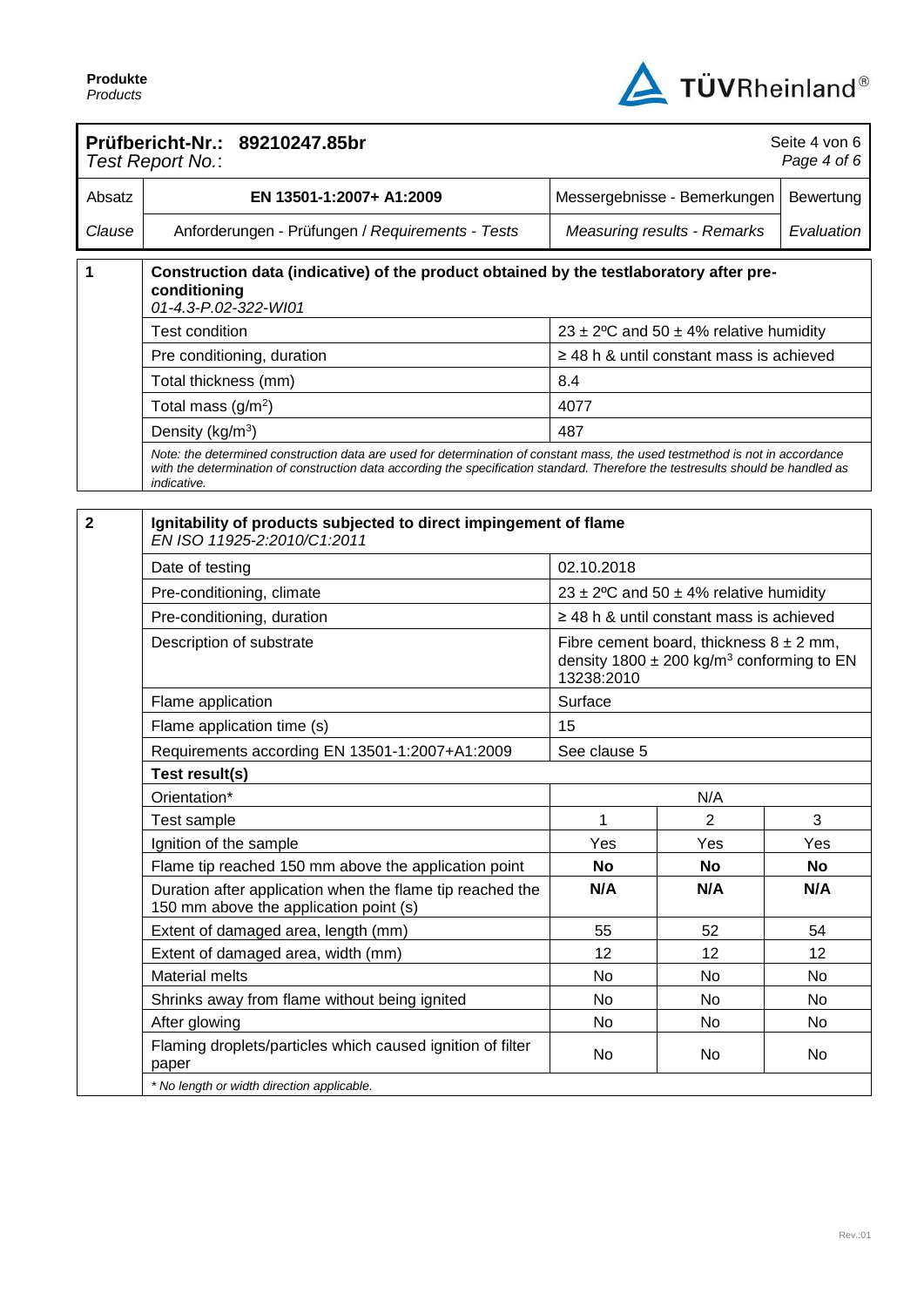

|                  | Prüfbericht-Nr.: 89210247.85br<br>Test Report No.:                                                                                                                                                                                                                                                                                                                                                                                                                                                                                                     |                                                                                                                                                                         |                                                        |     | Seite 5 von 6<br>Page 5 of 6 |
|------------------|--------------------------------------------------------------------------------------------------------------------------------------------------------------------------------------------------------------------------------------------------------------------------------------------------------------------------------------------------------------------------------------------------------------------------------------------------------------------------------------------------------------------------------------------------------|-------------------------------------------------------------------------------------------------------------------------------------------------------------------------|--------------------------------------------------------|-----|------------------------------|
| Absatz           | EN 13501-1:2007+ A1:2009<br>Messergebnisse - Bemerkungen                                                                                                                                                                                                                                                                                                                                                                                                                                                                                               |                                                                                                                                                                         |                                                        |     | Bewertung                    |
| Clause           | Anforderungen - Prüfungen / Requirements - Tests                                                                                                                                                                                                                                                                                                                                                                                                                                                                                                       | <b>Measuring results - Remarks</b>                                                                                                                                      |                                                        |     | Evaluation                   |
| $\mathbf{3}$     | Determination of the burning behaviour using a radiant heat source<br>EN ISO 9239-1:2010                                                                                                                                                                                                                                                                                                                                                                                                                                                               |                                                                                                                                                                         |                                                        |     |                              |
|                  | Date of testing                                                                                                                                                                                                                                                                                                                                                                                                                                                                                                                                        | 26.10.2018                                                                                                                                                              |                                                        |     |                              |
|                  | Pre-conditioning, climate                                                                                                                                                                                                                                                                                                                                                                                                                                                                                                                              |                                                                                                                                                                         | $23 \pm 2^{\circ}$ C and 50 $\pm$ 4% relative humidity |     |                              |
|                  | Pre-conditioning, duration                                                                                                                                                                                                                                                                                                                                                                                                                                                                                                                             |                                                                                                                                                                         |                                                        |     |                              |
|                  | Description of substrate                                                                                                                                                                                                                                                                                                                                                                                                                                                                                                                               | $\geq$ 48 h & until constant mass is achieved<br>Fibre cement board, thickness $8 \pm 2$ mm,<br>density 1800 $\pm$ 200 kg/m <sup>3</sup> conforming to EN<br>13238:2010 |                                                        |     |                              |
|                  | Fixing method                                                                                                                                                                                                                                                                                                                                                                                                                                                                                                                                          | substrate                                                                                                                                                               | None, samples are tested loose laid on the             |     |                              |
|                  | Requirements according EN 13501-1:2007+ A1:2009                                                                                                                                                                                                                                                                                                                                                                                                                                                                                                        | See clause 5                                                                                                                                                            |                                                        |     |                              |
|                  | Test result(s)                                                                                                                                                                                                                                                                                                                                                                                                                                                                                                                                         |                                                                                                                                                                         |                                                        |     |                              |
|                  | Test sample                                                                                                                                                                                                                                                                                                                                                                                                                                                                                                                                            | 1                                                                                                                                                                       | $\overline{2}$                                         | 3   | Mean                         |
|                  | Orientation*                                                                                                                                                                                                                                                                                                                                                                                                                                                                                                                                           | N/A                                                                                                                                                                     | N/A                                                    | N/A | N/A                          |
|                  | 58<br>58<br>Flame spread (cm)                                                                                                                                                                                                                                                                                                                                                                                                                                                                                                                          |                                                                                                                                                                         |                                                        | 59  | 58                           |
|                  | CHF / HF-30 (kW/m <sup>2</sup> )                                                                                                                                                                                                                                                                                                                                                                                                                                                                                                                       | 2.9<br>2.9<br>2.8                                                                                                                                                       |                                                        | 2.9 |                              |
|                  | Smoke production (%.min)                                                                                                                                                                                                                                                                                                                                                                                                                                                                                                                               | 175<br>165                                                                                                                                                              |                                                        | 155 | 165                          |
|                  | * No length or width direction applicable.<br>Observations:<br>Specimen 1, 2, and 3: Extinguished manually after the end of the test duration.                                                                                                                                                                                                                                                                                                                                                                                                         |                                                                                                                                                                         |                                                        |     |                              |
| $\boldsymbol{4}$ | <b>Classification of burning behaviour</b><br>EN 13501-1:2007+A1:2009                                                                                                                                                                                                                                                                                                                                                                                                                                                                                  |                                                                                                                                                                         |                                                        |     |                              |
|                  | The product, Marathon Premium 8 mm, in relation to its reaction to fire behaviour is<br>$E_{\rm fl}$<br>classified:                                                                                                                                                                                                                                                                                                                                                                                                                                    |                                                                                                                                                                         |                                                        |     |                              |
|                  | The additional classification in relation to smoke production is:<br>s1                                                                                                                                                                                                                                                                                                                                                                                                                                                                                |                                                                                                                                                                         |                                                        |     |                              |
|                  | Reaction to fire classification : $E_{fl}$ – s1                                                                                                                                                                                                                                                                                                                                                                                                                                                                                                        |                                                                                                                                                                         |                                                        |     |                              |
|                  | Field of application<br>As a floor covering in accordanse with the nominal product paramaters given on page 3.<br>On end use substrates of classes A1 and A2-s1,d0 according to EN 13238:2010.                                                                                                                                                                                                                                                                                                                                                         |                                                                                                                                                                         |                                                        |     |                              |
|                  | <b>Statements</b><br>This document does not represent type approval or certification of the product.<br>The test results only relate to the behaviour of the test specimens of the examined product<br>under the -particular conditions of the test in laboratory conditions; they are not intended to be<br>the sole criterion for assessing the potential fire hazard of the product in use.<br>The validity of this report will expire directly after alterations or modifications of the examined<br>product (combination)(s) and/or the criteria. |                                                                                                                                                                         |                                                        |     |                              |